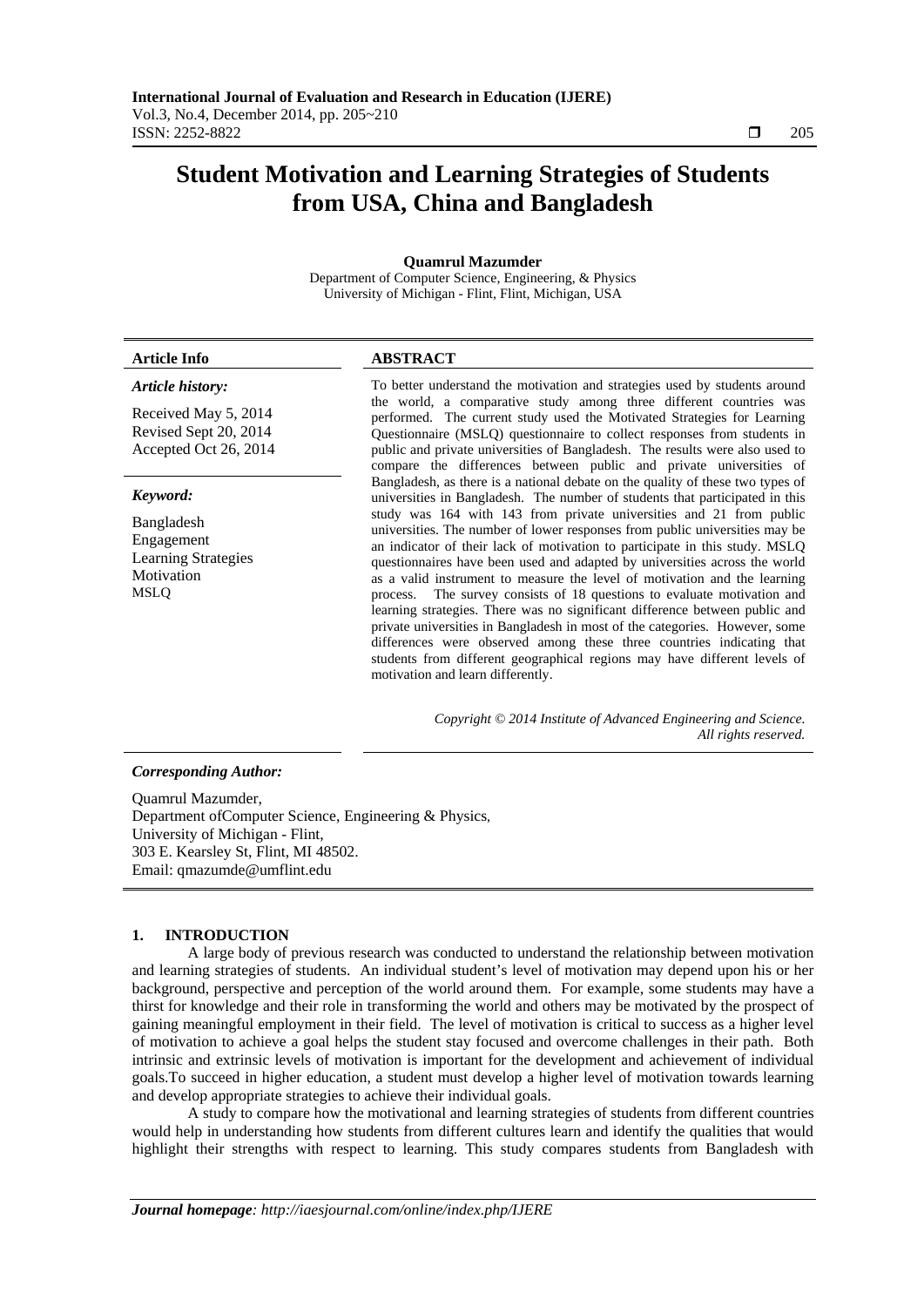students from America and China. The student samples from Bangladesh were collected from both public and private universities.

A total of 164 students from eight private universities and two public universities in Bangladesh were asked to complete the MSLQ survey. This survey has 81 items which helps in assessing the motivational orientations and the use of different learning strategies of the students. The MSLQ survey includes six motivation scales and nine learning strategy scales. Each item is graded on a Likert scale between 1 and 7. The descriptive statistics and independent sample t-test were performed using the SPSS statistical tool to analyze and summarize the students' responses.

#### **Background**

Until the 1960s, the views of human learning, motivation and achievement were focused on the conditioning and learning of environmental variables after which the focus shifted towards cognition with psychological theories and research [2]. In the 1960s, the instrument commonly used for measuring environmental press was The College Characteristics Index. The variables in the College Characteristics Index could primarily measure the perception of environmental press and intellectual and non-intellectual climate, using critical ratios and "t" statistics [3]. The recent tools are more focused on measuring the techniques that students use to study and learn new things. The self-regulated learning components seem to have a higher impact on the students' performance level than the motivational beliefs [4]. The most recent and widely used tool is the Motivated Strategies for Learning Questionnaire which is used to assess the motivational orientations and the use of learning strategies by students [5].

Not many studies have been done comparing the eastern and western culture influence on students and their motivational and learning strategies. The research done by Jessie Ho, et al [6] shows that the respondents from China and Australia did not have much difference in terms of the "conceptual meaning attached to all self-leadership factors [6]. The self-regulated learning includes aspects such as cognition, individual motivation and goal directed behavior [7], [8], [9]. These self-regulated learning components vary from student to student and the need to understand it is even more important because of the rapidly expanding open education system, which could include students from all around the world. There also seems to be a positive correlation between the relevance of the subject or its content and a student's interest. The learning process has a strong relationship between motivation and relevance [10]. Many discussions have been done regarding the way in which online learning can be used for the delivery of training, assessment and support [11]. Scientists are also working on providing solutions for the implementation of self-organizing and self-sustaining systems in the open education environment [12]. With all this set, it is vital to understand the students across the globe better. It will almost become a necessity for students to be self-regulated and independent learners in order to meet the new academic challenges that the online environment would require [13]. Many authors [14], [15], [16] have agreed to the facts that by making the teachers understand the learning styles and strategies of students, the learning experience for students could be made very effective. Therefore, it is very important to compare and study the motivation and learning strategies of students from different countries as it will help in understanding the effects of diverse cultural backgrounds and experiences on student learning [1]. Institutes also need to understand this better in order to reduce the attrition rate of students with increasing academic demands.

#### **2. RESEARCH METHOD**

This was a cross sectional study aimed at identifying the statistically significant MSLQ scale for students from Bangladesh, America and China. For this purpose, the Motivated Strategies for Learning Questionnaire is used to assess students' motivational orientations and use of different learning strategies through their course of education. The questionnaire consists of a total of 81 items of which 31 items assess goals and value beliefs, 31 items are used to assess the use of different cognitive and metacognitive strategies and another 19 items that are used to assess student management of different resources [17]. The questionnaire was completed by students from both public and private universities in Bangladesh. The responses were measured on a 7 point Likert scale. A total of 164 students participated in this study from Bangladesh of which 143 students are from the eight private universities and 21 students are from the two public universities. Figure 1 represents the distribution of respondents in each of the public and private universities.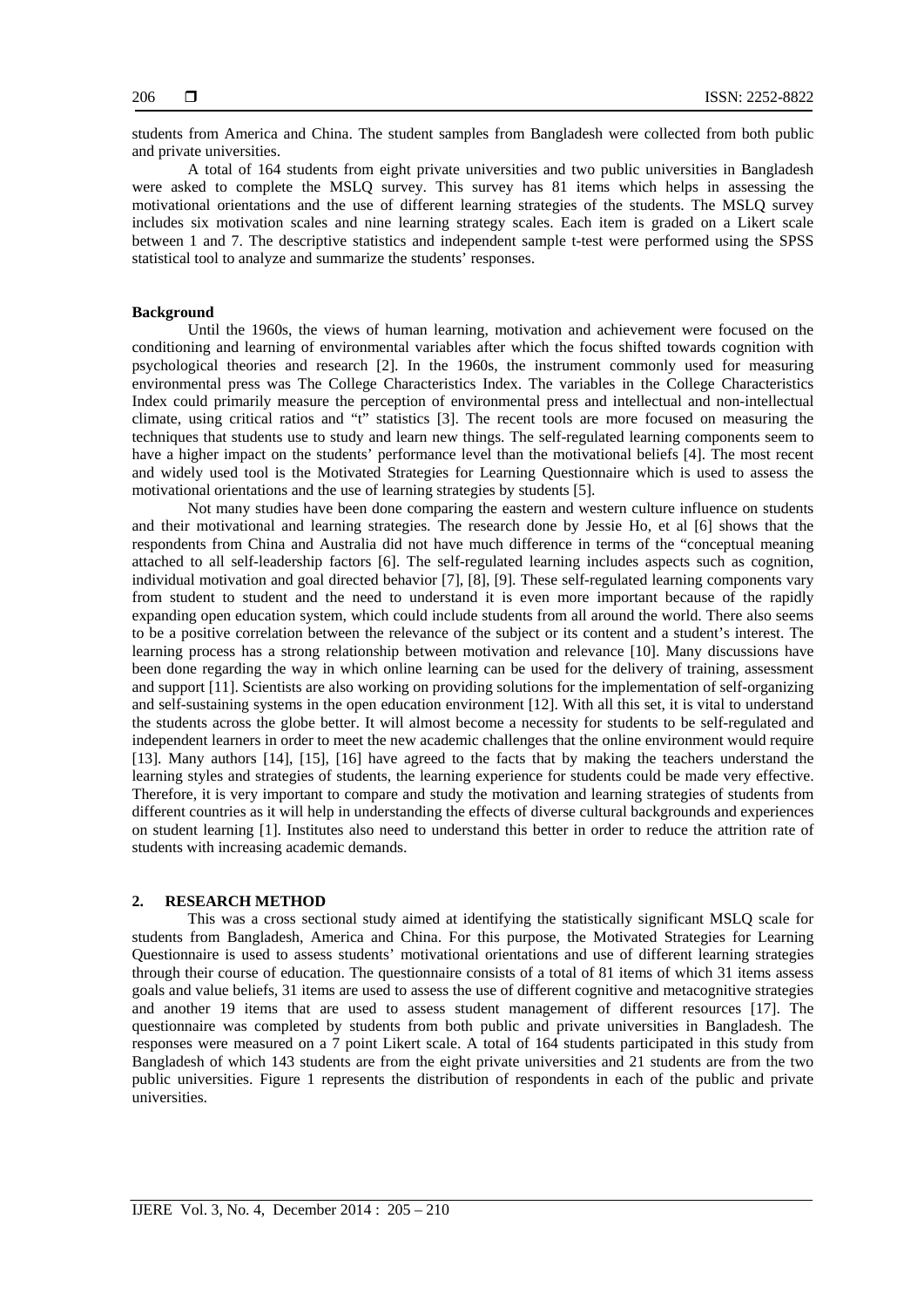

Figure 1. Number of Respondents Reported by Students

This data from the universities was compared to the responses of the students from America and China as collected by Ning Fang and Xiuli Zhao [1]. Ning Fang and Xiuli Zhao surveyed 109 sophomore engineering students from American and Chinese Universities. Seventy one students from Utah State University (USU) in the United States and 38 from Beijing Forestry University (BFU) responded to the same MSLQ survey and are rated on the same Likert scale from 1 to 7. The study also gives the descriptive statistics and independent sample t-tests on which the analysis was done. In both cases, with the descriptive statistics and independent sample t-tests results, the MSLQ scale, which is statistically significant, was identified (p<0.05) and compared.

# **3. RESULTS AND ANALYSIS**

The descriptive statistics and the independent sample t-tests results for the private and public universities in Bangladesh were calculated using the SPSS statistical tool. The descriptive statistics and independent sample t-tests for the American and Chinese students [1] indicate a significant difference between Chinese and American students in three motivation scales and six learning strategies. The American students scored significantly higher than the Chinese students in the motivational scales, namely, extrinsic goal orientation, control of learning beliefs and one learning strategy referred to as "Time/Study environment". The students from China were better than the American students in five learning strategy scales, namely. Rehearsal, organization, critical thinking, time/study environment, metacognitive selfregulation and peer learning [1]. The independent t-tests of the students in Bangladesh show that there is a significant difference between private and public universities in Bangladesh only with respect to organization.

Table 1 and Table 2 show the descriptive statistics of students from America, China [1], and Bangladesh. The scales which have a significant difference statistically could be identified with scales having a *p value* less than 0.005. Table 1 gives the mean and standard deviation values of the MSLQ scales.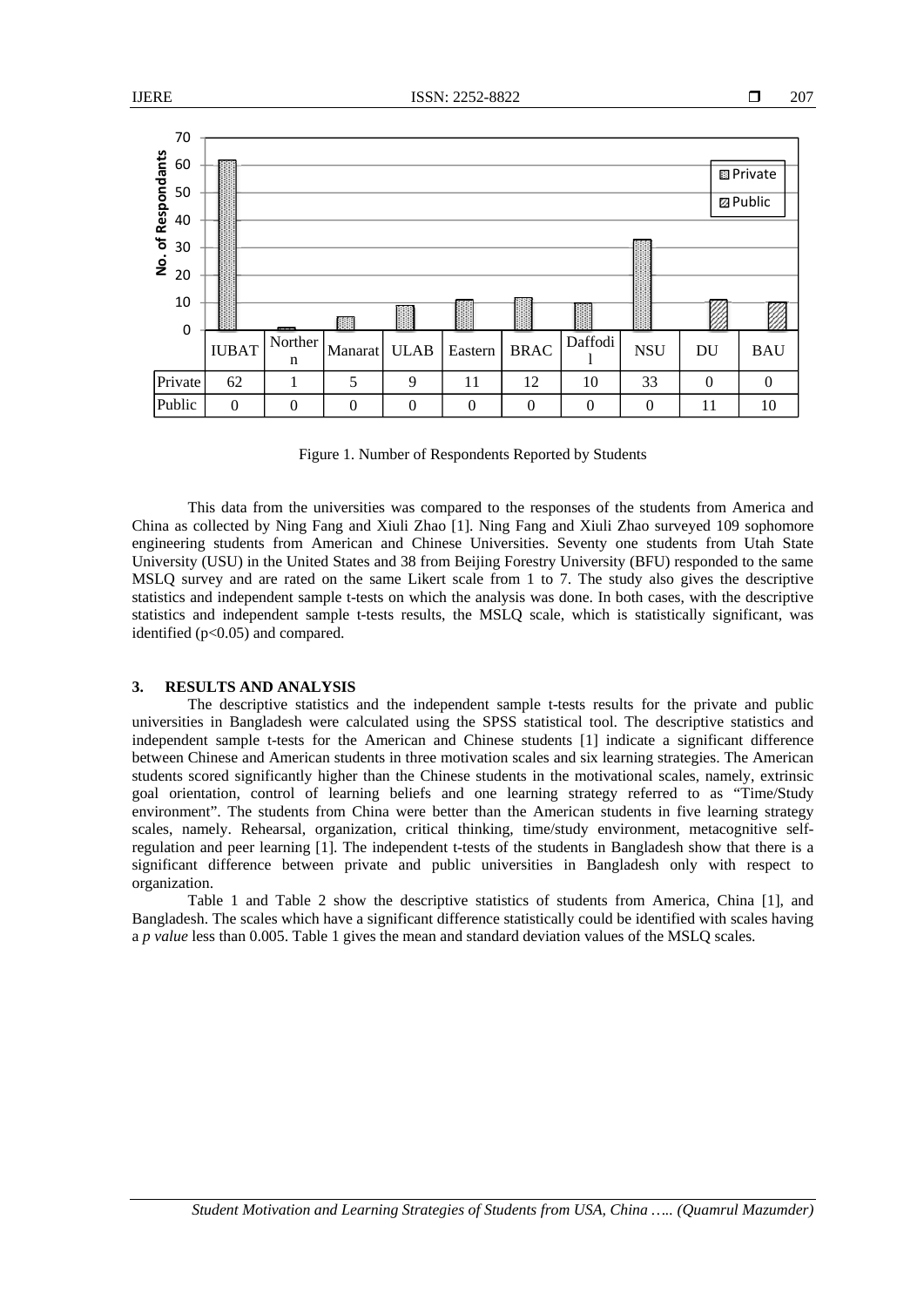| Tuble 1. Descriptive Blatistics of Blaticitis from ObTi, China and Banguacon |                          |      |                  |      |                           |      |                   |      |  |  |  |
|------------------------------------------------------------------------------|--------------------------|------|------------------|------|---------------------------|------|-------------------|------|--|--|--|
| <b>MSLQ Scales</b>                                                           | <b>American Students</b> |      | Chinese students |      | <b>Bangladesh Private</b> |      | Bangladesh Public |      |  |  |  |
|                                                                              | $(n = 71)$               |      | $(n=38)$         |      | $(n=143)$                 |      | $(n=21)$          |      |  |  |  |
|                                                                              | Mean                     | SD.  | Mean             | SD.  | Mean                      | SD.  | Mean              | SD.  |  |  |  |
| Intrinsic goal orientation                                                   | 4.59                     | 1.06 | 4.83             | 1.1  | 5.06                      | 1.38 | 5.3               | 0.69 |  |  |  |
| Extrinsic goal orientation                                                   | 5.22                     | 1.21 | 4.61             | 1.25 | 5.18                      | 1.38 | 5.2               | 1.17 |  |  |  |
| Task value                                                                   | 5.52                     | 1.28 | 4.75             | 0.91 | 5.43                      | 1.2  | 5.6               | 0.75 |  |  |  |
| Control of learning beliefs                                                  | 5.77                     | 1.13 | 4.6              | 0.98 | 5.3                       | 1.31 | 5.51              | 0.94 |  |  |  |
| Self-efficacy for learning                                                   | 5.17                     | 1.24 | 4.95             | 0.96 | 5.21                      | 1.17 | 5.17              | 0.69 |  |  |  |
| & performance                                                                |                          |      |                  |      |                           |      |                   |      |  |  |  |
| Test anxiety                                                                 | 3.77                     | 1.66 | 3.96             | 1.42 | 4.62                      | 1.43 | 4.78              | 1.36 |  |  |  |
| Rehearsal                                                                    | 3.81                     | 1.13 | 4.38             | 1.14 | 5.29                      | 1.12 | 5.73              | 0.76 |  |  |  |
| Elaboration                                                                  | 4.35                     | 1.04 | 4.43             | 0.91 | 5.21                      | 1.13 | 5.48              | 0.78 |  |  |  |
| Organization                                                                 | 3.87                     | 1.39 | 4.81             | 1.23 | 5.17                      | 1.24 | 5.63              | 0.6  |  |  |  |
| Critical Thinking                                                            | 3.54                     | 1.33 | 4.59             | 1.5  | 5.03                      | 1.06 | 5.15              | 0.63 |  |  |  |
| Metacognitive self-                                                          | 4.14                     | 0.73 | 4.5              | 0.83 | 4.87                      | 0.97 | 4.97              | 0.65 |  |  |  |
| regulation                                                                   |                          |      |                  |      |                           |      |                   |      |  |  |  |
| Time/Study environmental                                                     | 4.78                     | 0.93 | 4.32             | 0.51 | 4.98                      | 0.98 | 5                 | 0.7  |  |  |  |
| management                                                                   |                          |      |                  |      |                           |      |                   |      |  |  |  |
| <b>Effort</b> regulation                                                     | 4.73                     | 0.65 | 4.61             | 0.67 | 4.9                       | 1.1  | 4.73              | 1.02 |  |  |  |
| Peer learning                                                                | 3.23                     | 1.68 | 4.25             | 1.21 | 5.19                      | 1.23 | 4.95              | 1.15 |  |  |  |

Table 1. Descriptive Statistics of Students from USA, China and Bangladesh

Table 2. Independent Sample t-tests for American, Chinese students and for private and public university students in Bangladesh

|                                             | Independent sample t-tests for American |       |       |           | Independent sample t-tests for Private and |       |       |          |
|---------------------------------------------|-----------------------------------------|-------|-------|-----------|--------------------------------------------|-------|-------|----------|
| <b>MSLQ Scales</b>                          | and Chinese students                    |       |       |           | Public university students in Bangladesh   |       |       |          |
|                                             | t                                       | Df    | D     | <b>SE</b> | t                                          | df    | n.    | SE       |
| Intrinsic goal orientation                  | $-1.1$                                  | 107   | 0.275 | 0.11      | $-1.23$                                    | 48.32 | 0.224 | 0.17     |
| Extrinsic goal orientation                  | 2.51                                    | 107   | 0.014 | 0.24      | $-0.06$                                    | 162   | 0.952 | $\Omega$ |
| Task value                                  | 3.67                                    | 98.8  | 0.000 | 0.35      | $-0.65$                                    | 162   | 0.517 | 0.05     |
| Control of learning beliefs                 | 5.38                                    | 107   | 0.000 | 0.46      | $-0.68$                                    | 162   | 0.495 | 0.05     |
| Self-efficacy for learning &<br>performance | 0.97                                    | 107   | 0.333 | 0.09      | 0.29                                       | 39.66 | 0.771 | 0.03     |
| Test anxiety                                | $-0.58$                                 | 107   | 0.564 | 0.06      | $-0.49$                                    | 162   | 0.624 | 0.04     |
| Rehearsal                                   | $-2.52$                                 | 107   | 0.013 | 0.24      | $-1.73$                                    | 162   | 0.086 | 0.13     |
| Elaboration                                 | $-0.4$                                  | 107   | 0.691 | 0.04      | $-1.04$                                    | 162   | 0.298 | 0.08     |
| Organization                                | $-3.52$                                 | 107   | 0.001 | 0.32      | $-2.71$                                    | 50.03 | 0.009 | 0.36     |
| Critical Thinking                           | $-4.21$                                 | 107   | 0.000 | 0.38      | $-0.73$                                    | 39.26 | 0.472 | 0.12     |
| Metacognitive self-regulation               | $-2.35$                                 | 107   | 0.021 | 0.22      | $-0.48$                                    | 162   | 0.635 | 0.04     |
| Time/Study environmental<br>management      | 3.29                                    | 106.9 | 0.001 | 0.3       | $-0.04$                                    | 162   | 0.965 | 0.01     |
| Effort regulation                           | 0.93                                    | 73.7  | 0.354 | 0.11      | 0.61                                       | 162   | 0.541 | 0.05     |
| Peer learning                               | $-3.68$                                 | 97.9  | 0.000 | 0.35      | 0.92                                       | 162   | 0.361 | 0.06     |

 Table 2 indicates that the there is a significant difference across all students only with respect to organization which deals with strategies that help students select appropriate information and construct connections among the information to be learned  $\overline{17}$ . The average values for organization is much higher for students in Bangladesh than for students in America and China. The comparison of the organization results for all of the students can be viewed in the histogram in Figure 1. It is evident that a high percentage of students from Bangladesh have provided a higher rating for their organization skills that the Chinese and American students.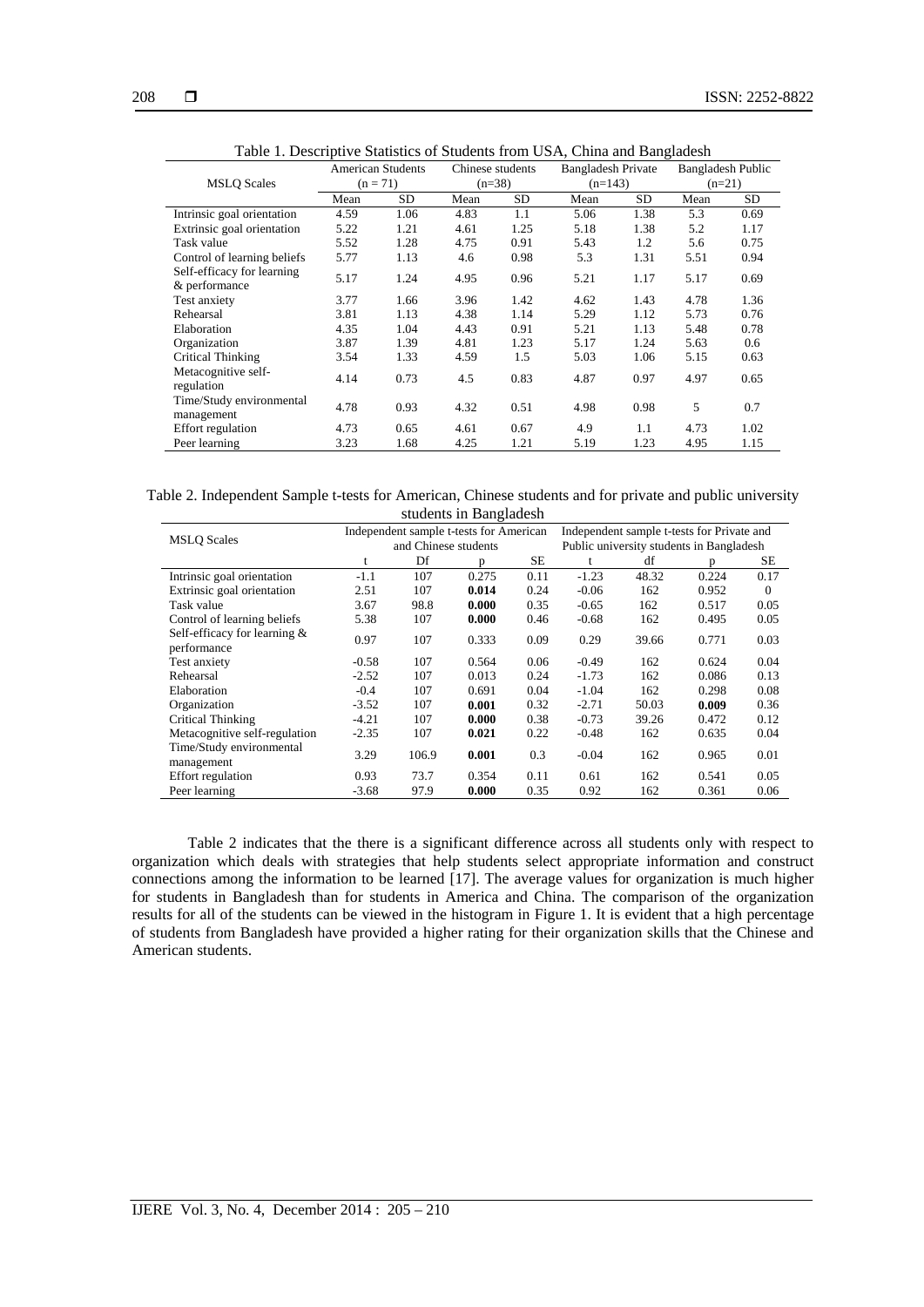

Figure 2. Comparison of Responses from American, Chinese and Bangladeshi Students

## **4. CONCLUSION**

 Based on the analysis from the data, it's concluded that there is a significant statistical difference between the students from America, China and Bangladesh with respect to their organization skills. The results show that the students from private and public universities in Bangladesh have better organization skills than the students in American and China. Among themselves, the students in public universities in Bangladesh have better organization skills than the students in private universities. By comparing only the averages of the MSLQ scales, the students in Bangladesh have scored fairly higher on all of the scales than the students in America and China with the exception of their control of learning beliefs.

# **5. DISCUSSION**

With the globalization for higher education, it is becoming increasingly important to understand and evaluate how students from different cultural backgrounds are motivated to learn and the learning strategies used by them. The study revealed some surprising results about the differences in motiovational and learning startegies with higher organizational skills among students of Bangladesh compared to the other countries studied in this paper. In Bangldesh, the reported higher organizational skills among students of public universities may be attributed to the fact that thsie students in general have stronger academic background that those of private universities. The results of this study can be used by higher education institutions of Bangladesh to help motivate students and develop better learning strategies to become a better learner.

#### **REFERENCES**

- [1] Ning Fang, Xiuli Zhao, 2013, WIP.
- [2] Schunk, DH., "Metacognition, self-regulation, and self-regulated learning: Research recommendations", *Educational Psychology Review*, vol/issue: 20(4), pp. 463-467, 2008.
- [3] Emma W. Bragg, "A Study of the College Campus as a Learning Environment", *The Journal of Negro Education*, vol/issue: 37(1), pp. 82-85, 1968.